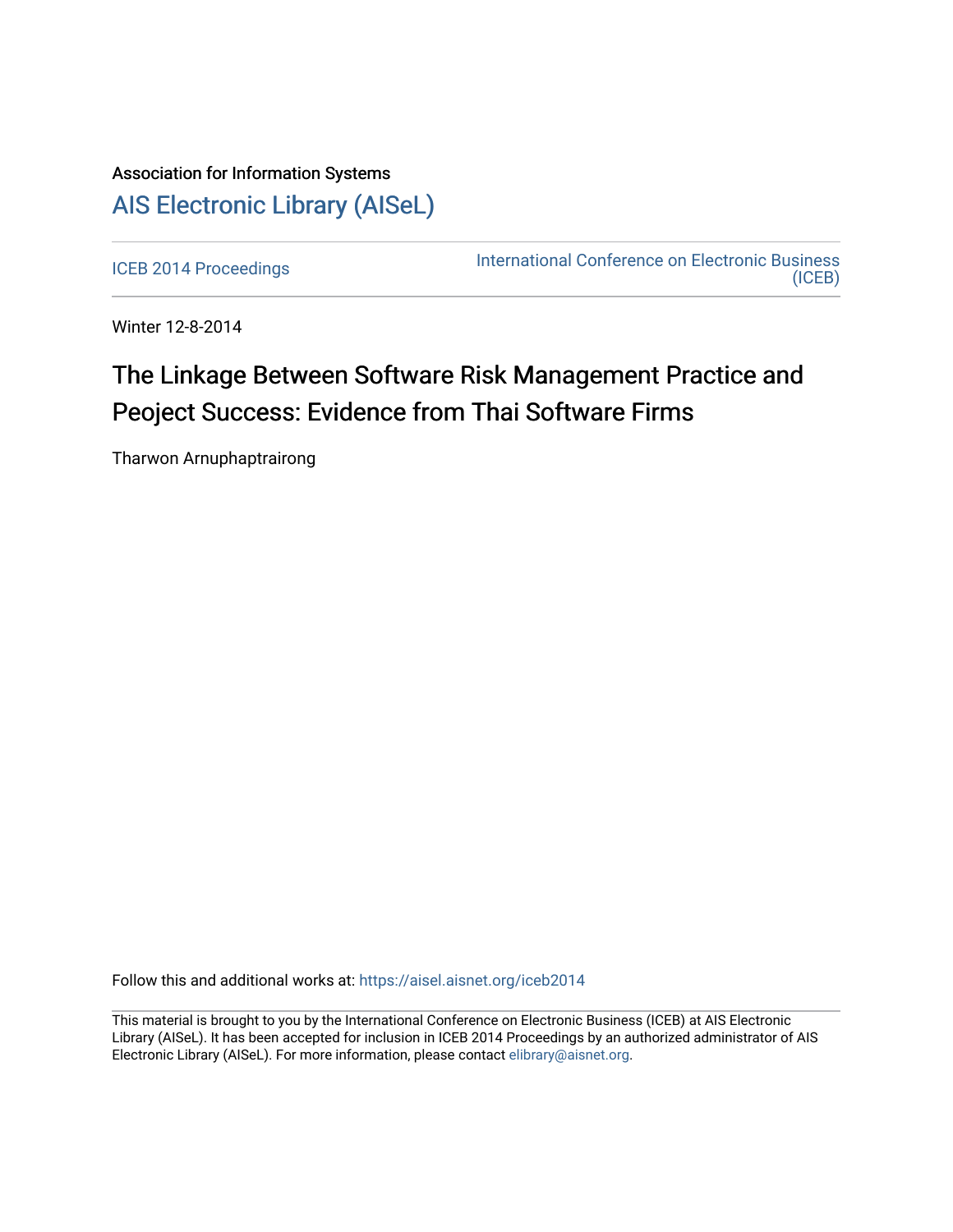# **THE LINKAGE BETWEEN SOFTWARE RISK MANAGEMENT PRACTICE AND PEOJECT SUCCESS: EVIDENCE FROM THAI SOFTWARE FIRMS**

Tharwon Arnuphaptrairong, Chulalongkorn University, Thailand, Tharwon@cbs.chual.ac.th

#### **ABSTRACT**

Software risk management has been around at least since it was introduced in mainstream of software management process, in 1989 [1-3]. Review of literature has shown that there is a great deal of interest in the effects of software risk management on project success. 29 publications, from 1997 to 2009, were found in the literature review work for empirical evidence of the contribution of risk management to IT project success of Bakker et al. [8]. This research explored the relationship between the actual organizational software risk management practice and project performance success in Thai software industry. The findings of this study show that the risk management practices are positively correlated with performance success in meeting both the reliability of the application and the completion of the application within the schedule. This is different from the finding of Raz et al. [21] that project risk management practices are more correlated to schedule and budget goals than in product performance measures.

*Keywords*: Software project management, software risks management, software risks management practice, software project success, software risk management and project success, Thai software industry.

#### **INTRODUCTION**

Software risk management is a complex activity and also believed to be a major contributor to the software project success. Since it was introduced in mainstream of software management process, in 1989 [1-3], both the academic and the software industry are well aware of its significance. Research about risk dimensions, risk factors, top ten risk management and a number of established standard models, frameworks and theories have been suggested [4-7].

Review of literature has shown that there is a great deal of interest in the effects of software risk management on project success. 29 publications, from 1997 to 2009, were found in the literature review work for empirical evidence of the contribution of risk management to IT project success of Bakker et al. [8]. Researchers encourage the need to provide evidence for the linkage between risk management practice and project success to justify the risk management effort [9]. However, the empirical knowledge for the relationship between software risk management and project success is still anecdotal. The knowledge of the effects, instead of finding how it is actually used in project practice, it is largely based on how risk management is assumed to work [8].

Review of empirical literature shows a mixed result of the linkage between software risk management and project success. Additional observations are that convenience sample survey of project managers was often used. Also, the perception of the importance or the impact of the practice are often employed to determine the software risk management practice instead of assessing the actual software risk management practice. These methodologies may hinder the analysis and discovery of relation between actual organizational risk management practice and organizational project success.

The objective of this research is to explore the relationship between the actual organizational software risk management practice and project success in Thai software industry. Understanding the linkage between state of the practice and the project success will give incitements which hopefully will help ensuring the practice of risk management and the future software project success.

This paper is organized as follows. Section II gives the review of literature related to software risk management and the linkage between software risk management practice and the project success. Section III discusses the research methodology. Section IV presents the findings of the analysis and the conclusion and discussion are given in section V.

# **OVERVIEW OF RELATED LITERATURE**

This section reviews the literature related to the proposed research objectives i.e., software risks, software risk management, software risk management process model, and the empirical study of the linkage between software risk management practice and project success.

#### **Software Risks**

The term risk is generally used in many different domains. In the "software" context, several definitions can be found. For example, Leihman and VaanBuren [10] defines risk as "A possible future event that, if it occurs, will lead to an undesirable outcomes." PM-BOK (Project Management Body of Knowledge) defines risk as: "an uncertain event or condition that, if it occurs, has a positive or negative effect on a project's objectives [11]." Whereas PRINCE2, the UK government sponsored project management standard defines risk as: "the chance of exposed to the adverse consequences of future events." And in all, risks are related to 2 key elements: future events, and may cause effects [12]. Software risk management is a complex activity. It has to deal with uncertain events of the software project and their causes. Researchers have tried to overcome this obstacle by suggesting the fundamental steps or phrases to handle them. This is known as "software risk management process model

*The Fourteenth International Conference on Electronic Business &*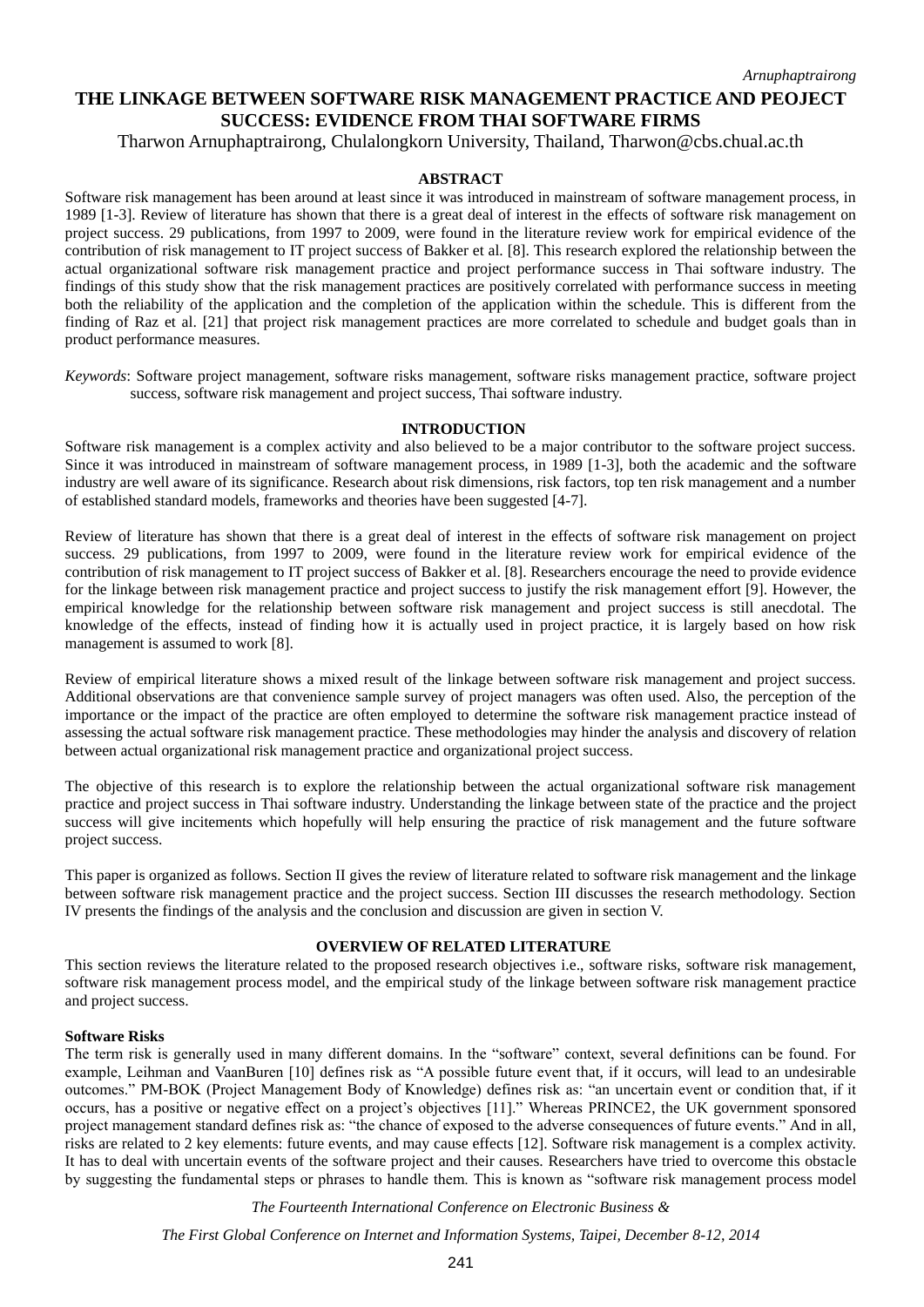[6]."The top and bottom margins for the text should be 2 centimeters. Those for left and right are 1.5 centimeters.

# **Software Risk Management**

Software risk management can be defined as "the way to handle risks in a software project". Its objective is to reduce uncertainties and impacts associated with certain tasks in the project. The fundamental software risk management consists of 4 major processes: 1) risk identification, 2) risk analysis, 3) risk planning, and 4) risk monitoring and control [6], [11], [13].

# 1) Risk Identification

Risk identification deals with the process of determining which software risk factors that might affect the software project. The software risk factors can be elicited using various techniques. These include:

a) interviewing/brainstorming with project team members, experts, customers, and other stakeholders, or

b) Delphi method – a technique to reach the consensus of participants on software risk factors anonymously.

In the elicitation process, in order to determine the related risk factors, the process may use various tools, including risk checklists [4-5][14], the top ten software risks check lists [1], or risks dimensions/categories [15]. One may use the risk checklists available from the literature or from organization own repository of risk lists. Many risk checklists can be found in the literature [7].

In their recent experimental study, Han and Huang [5] gave a comprehensive review on software risk lists. Risks were reviewed from 12 studies. Table 1 shows the details of the studies and number of risks reviewed from [5].

| Tuble 1 Building y of the Boltware Ribk Rebearen 191 |                  |                           |  |  |  |  |  |
|------------------------------------------------------|------------------|---------------------------|--|--|--|--|--|
| <b>AUTHOR(YEAR)</b>                                  | <b>DIMENSION</b> | <b>NUMBER OF SOFTWARE</b> |  |  |  |  |  |
|                                                      | OF RISKS         | <b>RISKS</b>              |  |  |  |  |  |
| McFarlan (1981)                                      | 3                | 54                        |  |  |  |  |  |
| Boehm (1991)                                         |                  | 10                        |  |  |  |  |  |
| Barki et al. (1993)                                  |                  | 55                        |  |  |  |  |  |
| Summer (2000)                                        |                  | 19                        |  |  |  |  |  |
| Longstaff et al. $(2000)$                            |                  | 32                        |  |  |  |  |  |
| Cule et al. (2000)                                   |                  | 55                        |  |  |  |  |  |
| Kliem (2001)                                         |                  | 38                        |  |  |  |  |  |
| Schmidt et al. (2001)                                | 14               | 33                        |  |  |  |  |  |
| Houston et al. (2001)                                |                  | 29                        |  |  |  |  |  |
| Murti (2002)                                         |                  | 12                        |  |  |  |  |  |
| Addision (2003)                                      | 10               | 28                        |  |  |  |  |  |
| Carney et al. (2003)                                 |                  | 21                        |  |  |  |  |  |

Table 1 Summary of the Software Risk Research [5]

Finally, the software risk factors that all the parties involved agreed upon should be released and recorded in a "risk register".

# 2) Risk Analysis

The next process is to analyze and prioritized the identified software risk factors (Risk Prioritization). The process is to assess the impact and the probability that the identified risk will lead to the undesirable outcomes. The risk exposure is then obtained by multiplying the risk impact with its probability. The analysis may use different techniques such as risk sensitivity analysis, decision tree and scenario analysis [11]. The identified risks are then ranked according to the risk exposure calculated to create the prioritized risk list and confirmed by the stakeholders [6], [11], [13].

#### 3) Risk Planning

The following step is the process of developing a risk response or risk management plan. The risk response plan consists of strategies, options or alternative actions and actions in response to the prioritized risks. Generally the risk response strategies aim at reducing or eliminating the probability of the prioritized risks, or minimize the impact of the risks if it is realized. There are four common strategies in response to the software risks --acceptance, avoidance, mitigation, and transference.

Risk acceptance is to accept or do nothing to deal with a particular risk.

Risk avoidance is to take action to prevent risk events from occurring so that if it occurs there will be little impact.

Risk mitigation is to take early action to reduce the risk probability or to protect from its impact.

Risk transference is to shift the responsibility of the consequences of a risk to a third party.

Besides the risk response plan, control and monitoring plan and contingency plan may be included in the risk planning process. The control and monitoring plan describes relevant procedures and measures in order to control and monitor the risks. Contingency plan defines a secondary or alternative course of action to be taken in the event that the primary approach fails to function as it should.

*The Fourteenth International Conference on Electronic Business &*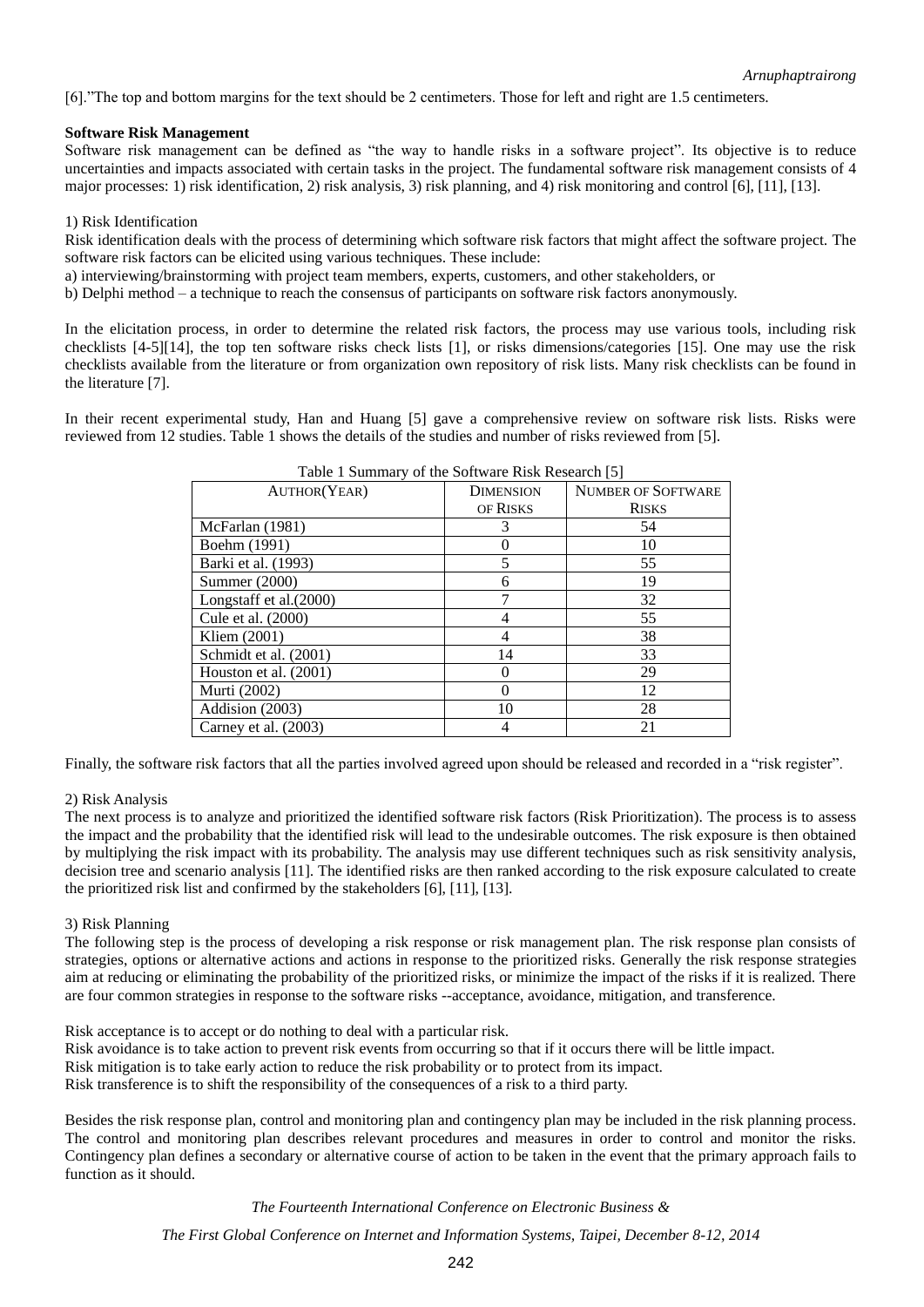# 4) Risk Monitoring and Control

Risk monitoring and control is the process of keeping track of the registered risks according to the control and monitoring plan. The purpose is to make sure that all risk responses have been implemented, observe the risk status and take action as specified in the risk response plan and record the risk status in the risk register.

However, in addition to these fundamental 4 steps above, two more processes are also suggested --5) risk sign-off and 6) risk post-mortem analysis [6].

#### 5) Risk Sign-off

The status of the risk likelihood and impact should also be monitored in the risk register. For the risk that is mitigated, this process is to update the status and removes it from the risk list and sign it off. Sometimes, this step may be seen as a part of the risk monitoring and control.

#### 6) Risk Post-Mortem Analysis

This process is to evaluate the risk management process and its results when a project has been completed. Review should be conducted to see the effectiveness on how the risks identified, analyzed, planned, managed and monitored. The lessons learned can then be used on the other projects to aid their risk management.

# **Software Risk Management Process Model or Framework**

Software risk management process models specify stepwise tasks in order to manage risk of the software project [16]. There are variations in software risk management models which usually center around the principle and practice of four major processes mentioned before –1) risk identification, 2) risk analysis, 3) risk planning, and 4) risk monitoring and control. Whilst the software risk management process model in Kajko-Mattsson and Nyfjord [5] comprises of 6 phrases --risk identification, risk analysis, risk planning, risk monitoring and control, risk sign-off and risk post-mortem analysis. Well known risk management model or framework includes Boehm [1], SEI's software management model [17] and Kontio's Riskit methodology [18-19].

According to Boehm [1] risk management consists of two steps –risk assessment and risk control. Risk assessment contains risk identification, risk analysis, risk prioritization whereas risk control involves risk management planning, risk resolution procedure, and risk monitoring. Riskit [19] consists of risk management mandate, goal review, risk identification, risk analysis, risk control planning, risk control and risk monitoring. SEI's software management model [17] encompasses identify, analyze, plan, track, control, and communicate. These frameworks also recommend different techniques, for example, identifying risks for software project Boehm [1] recommended risk checklists, decision drivers, assumption analysis, or decomposition. Riskit [19] recommended brainstorming, checklist or benchmarking whereas SEI recommended risk taxonomy questionnaire method [17].

There are many prominent risk management standards, models, or guidelines available in literatures. Example models are CMMI (RSKM model), Continuous risk management (CRM), ISO/IEC guide, ISO 9000, ISO 9001:2000, Project Management Body of Knowledge (PMBOK), Prince 2, and IEEE [5] [16].

#### **Empirical Study of the Linkage between Software Risk Management Practice and Project Success**

The 2004 Standish Group CHAO Report stated that 53% of the software projects failed to deliver software with the required specification on time, and within budget. And 18% of the software project were cancelled (Standish Group International 2004) [20]. Bakker et al. [8] have shown that there is a great deal of interest in the effects of risk management. 29 publications, from 1997 to 2009, were found in their review of literature for empirical evidence of the contribution of risk management to IT project success. The relation between risk management and project success is implied in the publications but the empirical evidences are still anecdote. Only two papers reported some positive risk management activities on issues such as timely project delivery, the estimation of the resources required to perform the task and the number of task failures.

In 2002, Raz et al. [21], in order to answer the question "Do risk management practices have any effect on project success?" 127 questionnaires returned from project managers of variety of industries at a seminar were analyzed. The correlation between the extent of use of 5 project risk management practices and four project success dimensions were calculated. The 5 project risk management practices are systematic risk identification, probabilistic analysis of risk levels, detailed plans for uncertainty reduction, methodic trade-offs and appointing a risk manager. The 4 project success dimensions are functional specifications, technical specifications time schedule and planned budget. Only planned budget success were found significantly correlated with 3 management practices --systematic risk identification, methodic trade-offs and appointing a risk manager. The author concluded that project risk management practices are more correlated to schedule and budget goals than in product performance measures.

In 2004, Verner and Cerpa [22] survey 42 software developers on the software development practices and the software

*The Fourteenth International Conference on Electronic Business &*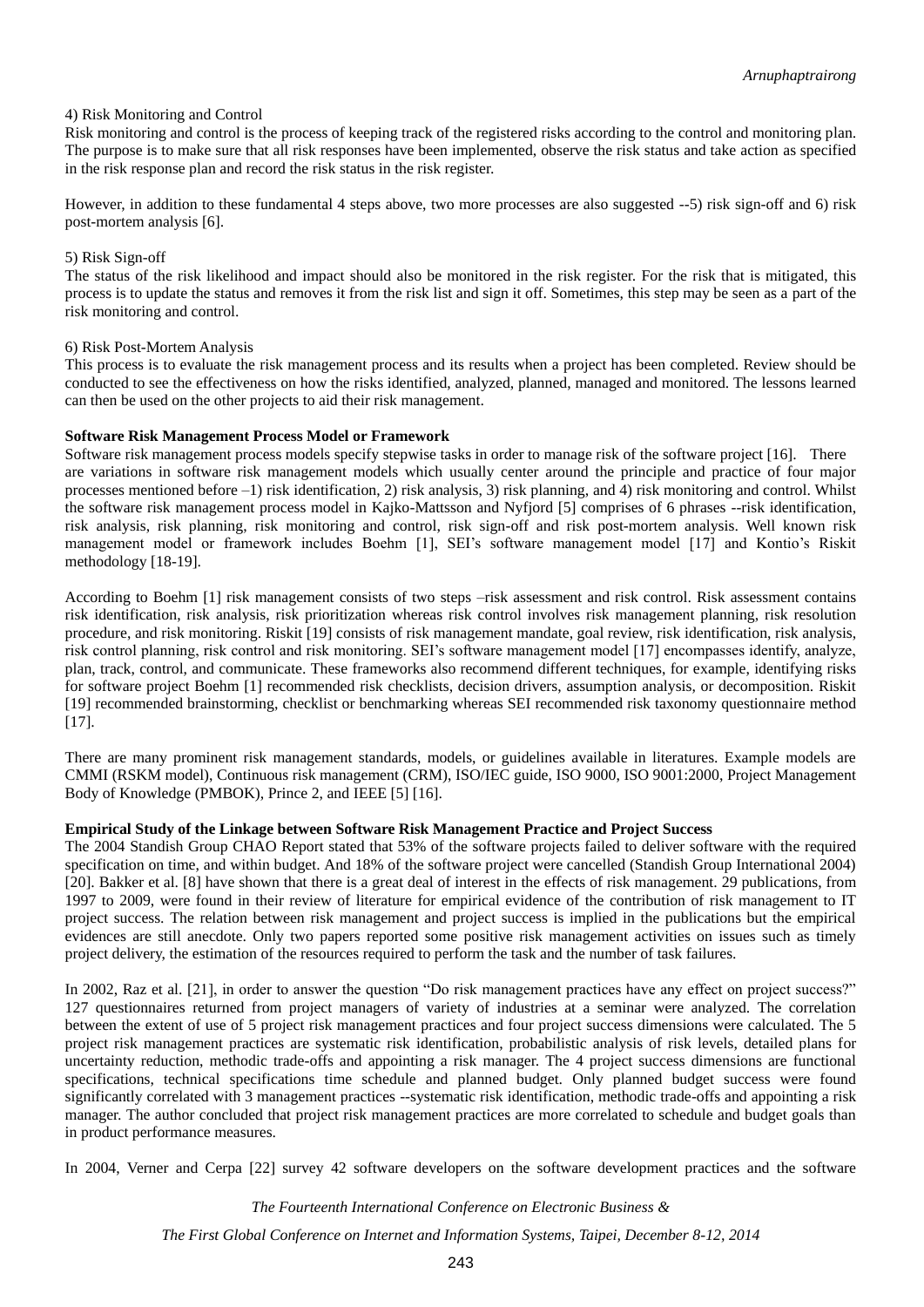#### *Arnuphaptrairong*

outcomes in order to determine the factors that lead to project success. Each developer reported on a different software development or maintenance/enhancement project. Three questions of risk practices were asked – 1. Were potential risk identification at the start of the project? 2. Were risks incorporated into the project plan? and 3. Were the risks managed throughout the project? The results show no correlation between risk practices (the 3 questions) and software project performance.

Wallace et al. [4], in 2005, identified six dimension of software risk guided by sociotechnical systems theory. An exploratory model was also devised to test the linkage between the six dimensions of software risk and the software project performance. A survey of members of the Information System Special Interest Group (ISSIG) of the Project Management Institute was conducted. 507 respondents filled out the web survey. The results show the support for the model, i.e. the relation between the six dimension and the software product performance and software process performance existed.

Han and Huang [5], in 2007, the web based questionnaire from 115 software project managers on the perception of the probability of occurrence and the impact of the six risk dimensions embracing 27 software risks were analyzed. The results shows that there is no positive correlation between the probability of occurrence and the impact among the six risk dimensions. The results also indicates that the "requirement" dimension of risk is the principle factors affecting the project performance (seven project performance measures were used).

In conclusion, the empirical studies from the literature show a mixed result of the relation between software risk management and software project success. Furthermore, the observations are that convenience sample survey of any project managers were used for all the surveys. The perception of the important or the impact of the practice are often employed to measure the software risk management instead of the actual software risk management practice. These approaches may hinder the analysis and discovery of relation between actual organizational risk management practice and organizational project success.

# **RESEARCH METHODOLOGY**

#### **Survey Design**

The survey method was used to obtain the information of the software risk management practice and project success from the Thai software firms. In order to discover the relation between actual organizational risk management practice and organizational project success, about 200 software company member of Software industry club of The Federation of Thai Industries (FTI) were used for the survey frame. In the data collection process, names, addresses and contacts of software firms were obtained from FTI. An officer at The Federation of Thai Industries (FTI) was asked to help contacting and soliciting in order to increase the response rates. The software firms were contacted by e-mail and asked to participate in the research. If the software company agreed to participate, the questionnaire was sent for the software project risk management data needed. 141 companies agreed and 40 questionnaires were returned which make a response rate of 28 percent.

#### **Questionnaire Design**

General information about the software firms and the respondents were obtained from the first part of the questionnaire. Questions include organization name, organizational size (number of employee and number of developers), respondent position, experience (number of year) in project management. The second part of the questionnaire was designed to obtain the information regarding the software risk management practice of the software firms. Software risk management process model in [5] comprises of 6 phrases --risk identification, risk analysis, risk planning, risk monitoring and control, risk sign-off and risk post-mortem analysis and two sub-process -- risk prioritization and risk resolution were utilized to capture the software risk management practice. The respondents were asked to rate how they practice project risk management (1. every project (100%), 2. almost all  $(80 - 99 \%)$ , 3. some  $(60 - 79 \%)$ , 4. a few  $(40 - 59 \%)$ , and 5. very few (less than 40 %)). The following part of the questionnaire was designed to obtain the information regarding the project performance of the software firms. The project performance measures were adopted from [5] which comprises of five product performance measures two process performance. The five product performance measures are 1) the application developed is reliable, 2) the application is easy to maintain, 3) the users perceive that the system meets intended functional requirements, 4) the system meets the user expectation with respect to response time, and 5) the overall quality of the developed application is high. The two process performance measures are—1) the system is completed within budget, 2) the system is completed within schedule. The respondents were asked to rate the degree the respondents believe on the project performance of their most completed software from 5) strongly disagree, 4) disagree, 3) indifferent, 2) agree, to 1) strongly agree.

#### **The Profile of the Samples and Respondents**

As shown in Table 2, of the 40 questionnaires returned, 31 companies (77.5%) answered that their organizations have a software risk management process. Therefore the other 9 organizations that answered that they do not have software management process will be excluded from further analysis.

Profile of the 31 companies and respondents are given in Table 2 Most of the companies are of small to medium size. 48.39 percent of the companies have the number of employees of 1 to 16 and 29.03 percent of the companies have the number of employees of 17 to 32. 48.39 percent of the companies the companies have the number of developers: 1-6, and 25.81 percent

*The Fourteenth International Conference on Electronic Business &*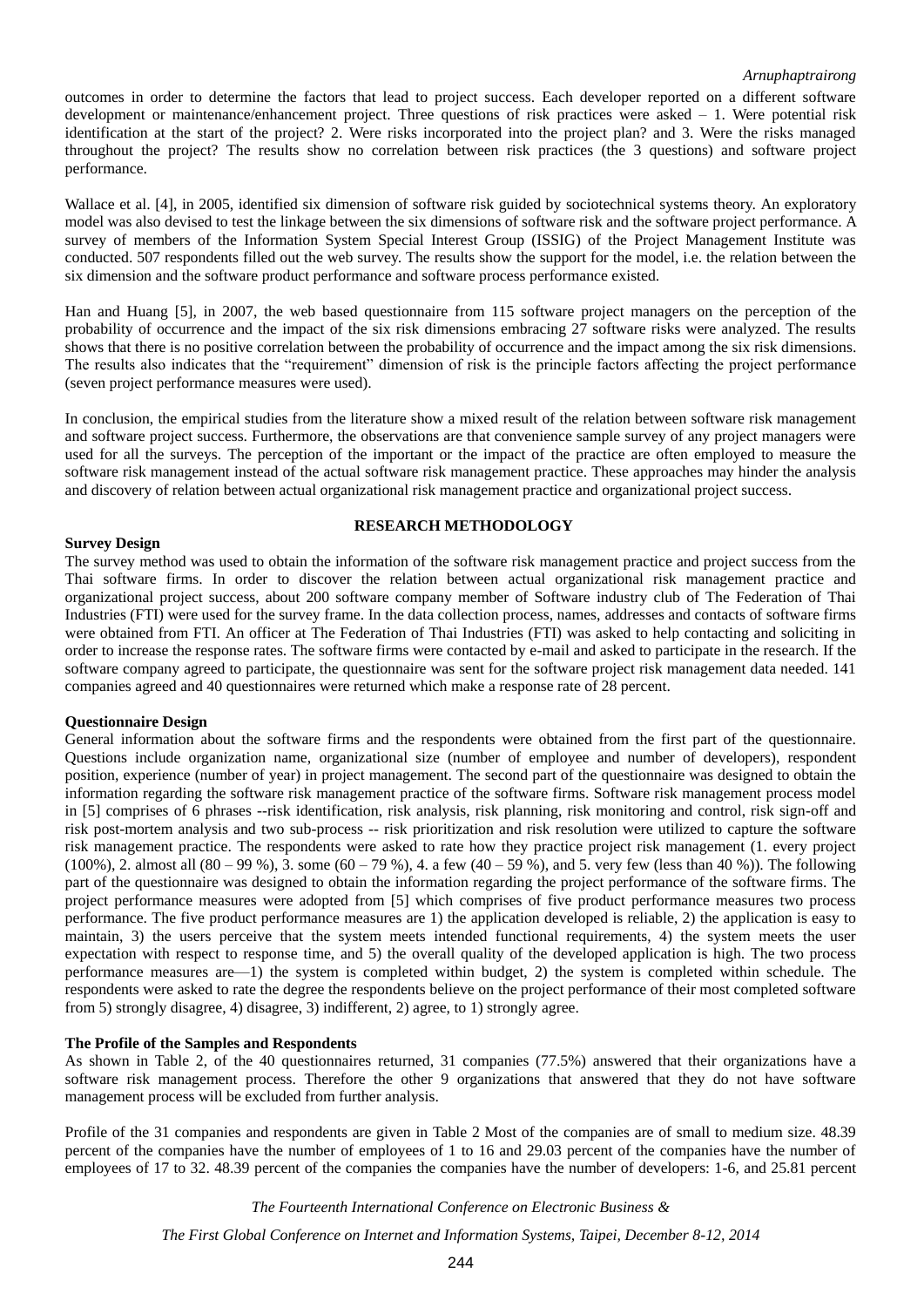of the companies the companies have the number of developers of 7-12.

Most of the respondents are project managers (45.16%). 54.84 percent have the experience in project management from 1 to 5 years and 29.03 percent have the experience in project management from 6 to 10 years.

| <b>Risk Management Practice</b>            | Frequency | Percentage |
|--------------------------------------------|-----------|------------|
| Risk management process is embedded in the | 29        | 72. '      |
| project management process                 |           |            |
| Risk management process is maintained as a |           |            |
| separate process                           |           |            |
| Do not have risk management process        |           | 22.        |
| Total                                      | 40        |            |
|                                            |           |            |

Table 2 The Number of Companies with Risk Management Practice

| Table 3 The Companies and Respondents Profile |            |
|-----------------------------------------------|------------|
| Frequency                                     | Percentage |
|                                               |            |
| 15                                            | 48.39      |
| 9                                             | 29.03      |
| 6                                             | 19.35      |
| 1                                             | 3.23       |
|                                               |            |
| 15                                            | 48.39      |
| 8                                             | 25.81      |
| 8                                             | 25.81      |
|                                               |            |
| 14                                            | 45.16      |
| 1                                             | 3.23       |
| $\overline{2}$                                | 6.45       |
| 13                                            | 41.94      |
| 1                                             | 3.23       |
|                                               |            |
| 17                                            | 54.84      |
| 9                                             | 29.03      |
| $\overline{2}$                                | 6.45       |
| 3                                             | 9.68       |
|                                               |            |

Table 3 The Companies' and Respondents' Profile

# **FINDINGS**

# **Risk Management Practice and Project Performance**

# *Firms Risk management Practice*

Table 4 shows the state of practice software project risk management process of the 31 companies. From observation of the frequency, the state of practice can be divided into three groups. The first group --risk identification, risk Analysis and risk management planning, the frequency is about 30 out of 31 while the second group -- risk prioritization, risk resolution and risk monitoring, the frequency is about 25 out of 31. The last group --risk sign-off and risk post-mortem analysis, the frequency are 20 and 15 out of 31 respectively.

Table 4 also shows that the robustness of the practice of software risk process. Most of the answered to these phrases fall into every project, almost all, and some except the practices of risk sign-off and risk post-mortem are spread out.

| Table 4 Risk Management Practice  |                  |                            |                                       |                               |                                  |     |       |      |
|-----------------------------------|------------------|----------------------------|---------------------------------------|-------------------------------|----------------------------------|-----|-------|------|
|                                   |                  |                            | <b>Risk Management Practice Level</b> |                               |                                  |     |       |      |
| <b>Risk Management</b><br>Process | Every<br>project | Almost all<br>$(80 - 99%)$ | Some<br>$(60 - 79)$<br>$%$ )          | A few<br>$(40 - 59)$<br>$%$ ) | Very few<br>(less than)<br>40 %) | n/a | Total | Mean |
| Risk Identification               | 12               |                            |                                       |                               |                                  |     | 30    | 2.04 |
| <b>Risk Analysis</b>              |                  |                            |                                       |                               |                                  |     | 31    | 2.10 |
| <b>Risk Prioritization</b>        |                  |                            |                                       |                               |                                  |     | 24    | 2.14 |

 $T_{\text{max}}$   $\mathbf{r}$   $\mathbf{r}$   $\mathbf{r}$ 

*The Fourteenth International Conference on Electronic Business &*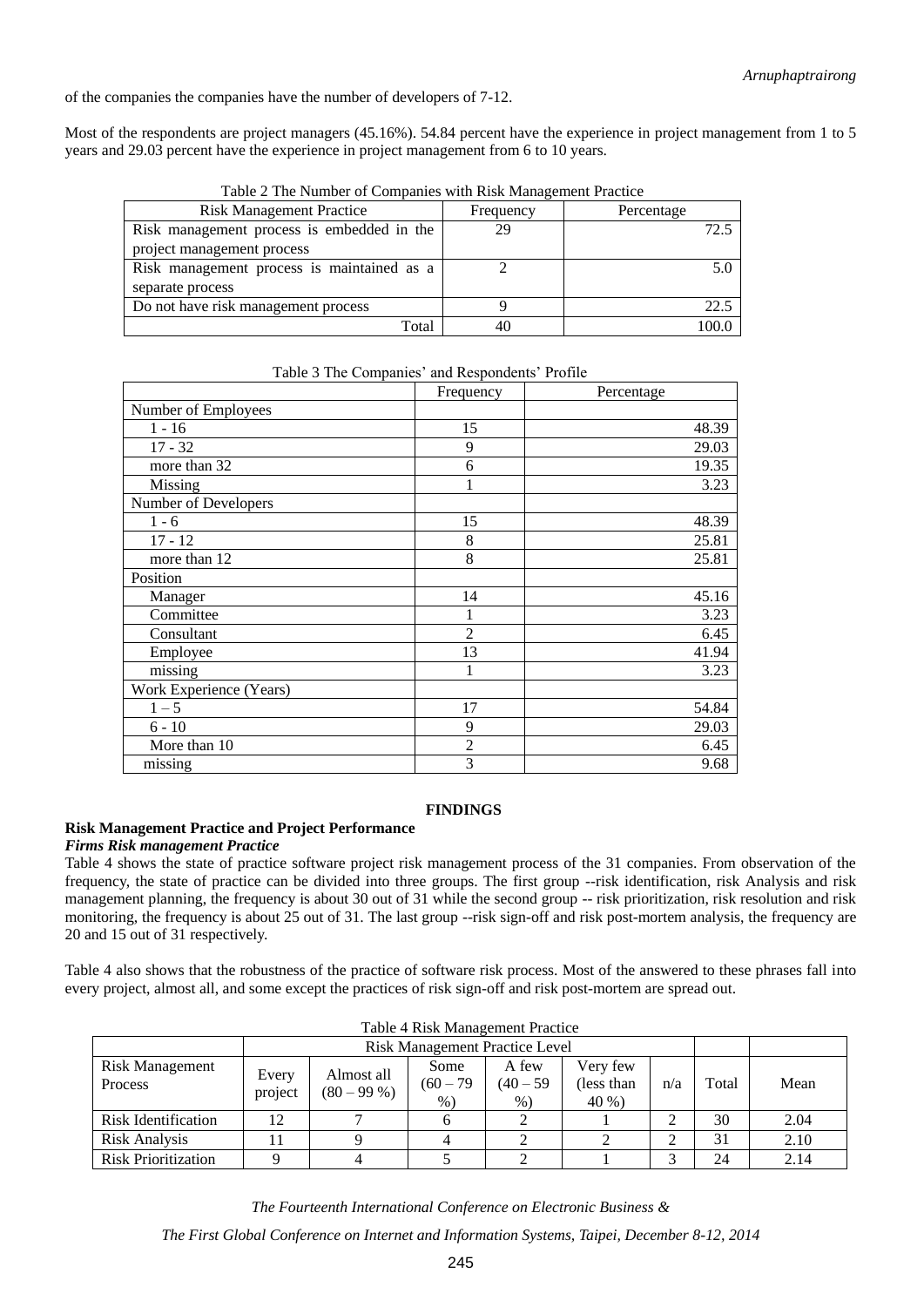*Arnuphaptrairong*

| <b>Risk Planning</b>    |  |  |  | 30 | 2.36 |
|-------------------------|--|--|--|----|------|
| <b>Risk Resolution</b>  |  |  |  | 25 | 2.52 |
| <b>Risk Monitoring</b>  |  |  |  | 26 | 2.44 |
| Risk Sign-off           |  |  |  | 20 | 2.42 |
| <b>Risk Post-Mortem</b> |  |  |  |    |      |
| Analysis                |  |  |  |    | 2.79 |

# *Firms' Performance*

Table 5 shows the seven firms' performance measures adopted from [5]. Most of the respondents agreed or strongly agreed on the project performance of their most recent completed software that 1) the application developed is reliable, 2) the application is easy to maintain, and 3) the users perceive that the system meets intended functional requirements. The mean value of the rating of these 3 performance measures are higher than 4. However, the other 4 performance measures are in between 3 and 4.

 $T$ . 1.1.  $\in$   $D_{\text{ext}}$   $\in$   $D_{\text{ext}}$   $\in$   $C_{\text{ext}}$ 

| Table 5 Project Periormance                                                                         |                      |                           |                |       |                    |                |       |      |
|-----------------------------------------------------------------------------------------------------|----------------------|---------------------------|----------------|-------|--------------------|----------------|-------|------|
|                                                                                                     |                      | Project Performance Level |                |       |                    |                |       |      |
| Project Performance                                                                                 | Strongly<br>disagree | disagree                  | Indifferent    | Agree | Strongl<br>y agree | n/a            | Total | Mean |
| The application developed<br>is reliable (P01)                                                      |                      |                           | 5              | 17    |                    | 2              | 31    | 4.07 |
| The application is easy to<br>maintain (P02)                                                        |                      |                           | 3              | 21    | 5                  | 2              | 31    | 4.07 |
| The users perceive that the<br>system meets intended<br>functional requirements<br>( P03)           |                      |                           | $\overline{4}$ | 20    | 5                  | 2              | 31    | 4.03 |
| The system meets the user<br>expectation with respect to<br>response time (P04)                     |                      |                           | 11             | 16    | 1                  | 2              | 31    | 3.59 |
| The overall quality of the<br>developed application is<br>high and two process<br>performance (P05) |                      |                           | 9              | 18    | $\overline{2}$     | $\overline{2}$ | 31    | 3.76 |
| The system is completed<br>within budget (P06)                                                      |                      | 4                         | 11             | 11    | 3                  | $\mathfrak{D}$ | 31    | 3.45 |
| The system is completed<br>within schedule (P07)                                                    | 1                    | 5                         | 11             | 8     | 3                  | 3              | 31    | 3.25 |

# **The Linkage between Risk Management Practice and Project Success**

To test if organizational risk management practice have any relations with project success, the correlation between the organizational risk management practice and project success were calculated. Since the respondents were asked to rate how they practice project risk management where 1 is for every project (100%), 2 for almost all (80 – 99 %), and so on, in order to ease the finding and understanding the correlations, the answer 1 will be given value to 5 , the answer 2 will be given value 4 and so on. The correlations between risk management practice and project performance are presented in Table 6.

Table 5 shows that risk identification is positively and statistically correlated with P01 (The application developed is reliable), (P02) the application is easy to maintain and P07 (The system is completed within schedule), while risk analysis is positively and statistically correlated with P01, and P07, risk prioritization is positively and statistically correlated with P07, risk management planning are positively and statistically correlated with only P01, and risk sign-off is positively and statistically correlated with only P01. The correlations range from -.440 to .592 which is considered moderate.

The correlations suggest that risk management practice are more correlated with success in meeting the reliability of the application (P01) and the completion of the application with schedule (P07).

In order to investigate further, a new aggregated measure of project success was constructed by adding up all performance indicators P01 to P07 to represent project performance success as a whole. The correlation between the organizational risk management practice and this project success measure were calculated as shown in Table 7.

> *The Fourteenth International Conference on Electronic Business & The First Global Conference on Internet and Information Systems, Taipei, December 8-12, 2014*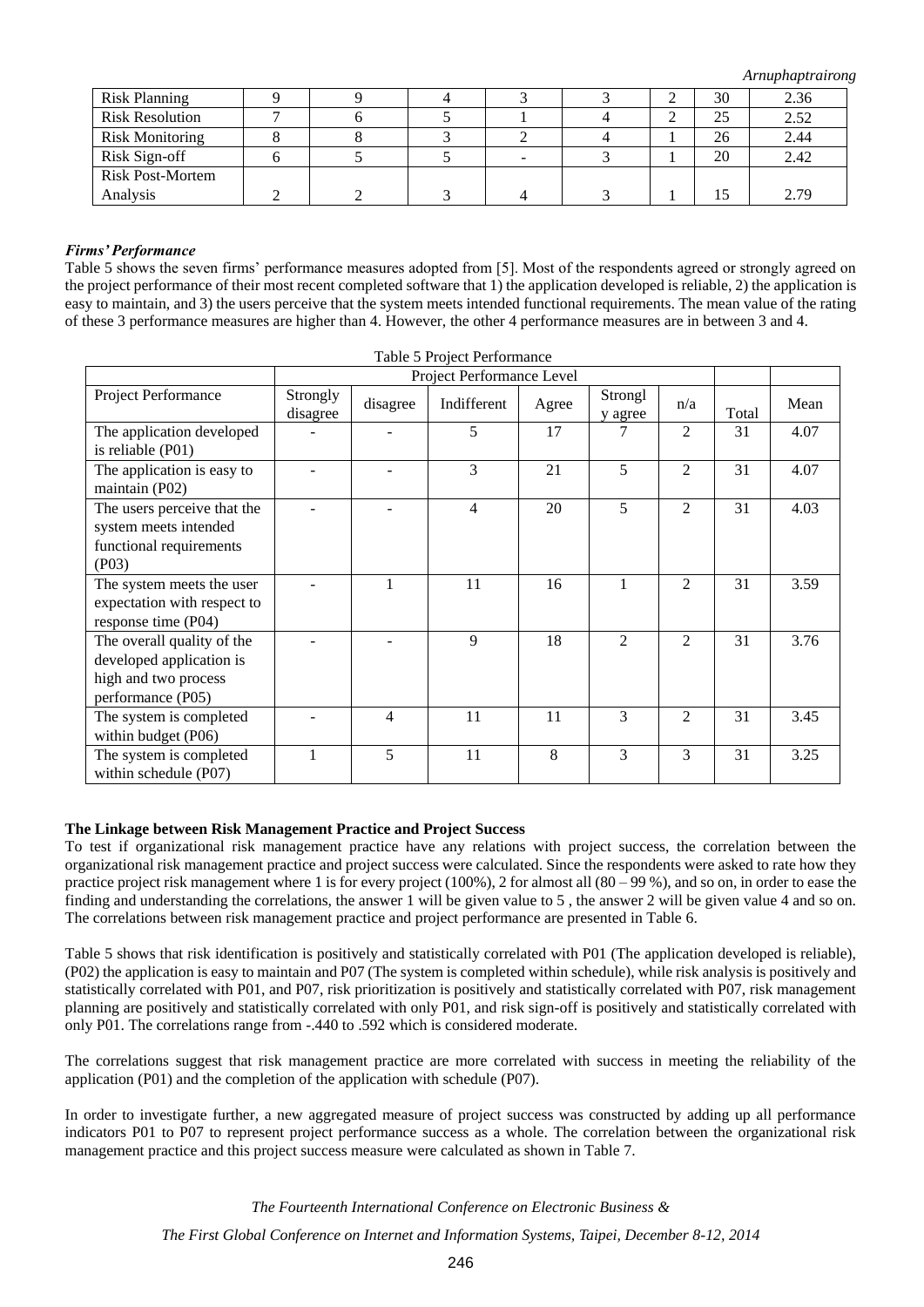| (Each ceil display the Coefficient of Correlation, Significant Value and the Number of Respondents.) |            |            |                  |            |                 |                 |            |
|------------------------------------------------------------------------------------------------------|------------|------------|------------------|------------|-----------------|-----------------|------------|
| <b>Risk Practice</b>                                                                                 | <b>PO1</b> | <b>P02</b> | P <sub>0</sub> 3 | <b>P04</b> | P <sub>05</sub> | P <sub>06</sub> | <b>P07</b> |
| Identification                                                                                       | .544**     | .465*      | .059             | .132       | .331            | .091            | .592**     |
|                                                                                                      | .003       | .013       | .767             | .503       | .085            | .645            | .001       |
|                                                                                                      | 28         | 28         | 28               | 28         | 28              | 28              | 28         |
| Analysis                                                                                             | .465*      | .347       | .047             | .036       | .271            | .012            | $.440*$    |
|                                                                                                      | .011       | .065       | .809             | .854       | .155            | .952            | .019       |
|                                                                                                      | 29         | 29         | 29               | 29         | 29              | 29              | 29         |
| Prioritization                                                                                       | .384       | .271       | .054             | .038       | .096            | .051            | .459*      |
|                                                                                                      | .086       | .234       | .818             | .869       | .679            | .827            | .042       |
|                                                                                                      | 21         | 21         | 21               | 21         | 21              | 21              | 20         |
| Management                                                                                           | .447*      | .242       | .017             | .012       | .260            | .103            | .289       |
| Planning                                                                                             | .017       | .215       | .931             | .950       | .182            | .601            | .136       |
|                                                                                                      | 28         | 28         | 28               | 28         | 28              | 28              | 28         |
| Resolution                                                                                           | .319       | .032       | .085             | .146       | .021            | .044            | .328       |
|                                                                                                      | .137       | $.88+$     | .699             | .507       | .926            | .840            | .127       |
|                                                                                                      | 23         | 23         | 23               | 23         | 23              | 23              | 23         |
| Monitoring<br>and                                                                                    | .355       | .110       | .030             | .161       | .114            | .018            | .275       |
| Control                                                                                              | .082       | .601       | .887             | .441       | .588            | .934            | .194       |
|                                                                                                      | 25         | 25         | 25               | 25         | 25              | 25              | 24         |
| Sign-off                                                                                             | .554*      | .261       | .044             | .090       | .249            | .113            | .431       |
|                                                                                                      | .014       | .280       | .857             | .713       | .305            | .644            | .074       |
|                                                                                                      | 19         | 19         | 19               | 19         | 19              | 19              | 19         |
| Post-Mortem                                                                                          | .499       | .189       | .146             | .070       | .181            | .063            | .176       |
| Analysis                                                                                             | .069       | .517       | .618             | .812       | .536            | .831            | .546       |
|                                                                                                      | 14         | 14         | 14               | 14         | 14              | 14              | 14         |

Table 6 Correlations between Risk Management Practice and Project Performance. (Each cell display the Coefficient of Correlation, Significant Value and the Number of Respondents.)

\*\* $\leq 0.01$ , \* $\leq 0.05$ 

Table 7 Correlations between the Risk Management Practice and the New Project Success Measure

| <b>Risk Management Practice</b>    | <b>Project Success</b> |
|------------------------------------|------------------------|
| Risk Identification                | 0.50298**              |
| <b>Risk Analysis</b>               | 0.35539                |
| <b>Risk Prioritization</b>         | 0.32771                |
| <b>Risk Management Planning</b>    | 0.29049                |
| <b>Risk Resolution</b>             | 0.14508                |
| <b>Risk Monitoring and Control</b> | 0.19199                |
| Risk Sign-off                      | 0.35636                |
| <b>Risk Post-Mortem Analysis</b>   | 0.22288                |
| ** $< 0.0$                         |                        |

Table 7 shows that risk identification is the only risk management practice positively and statistically significant correlated with project success. The correlation is 0.50298 which is consider moderate.

A combined measure of risk management practice was also constructed by summarizing the practice of each stage to represent the practice of an organization. Table 7 shows the correlation of the combined construct of risk management practice with the project performance (P01 to P07). Table 8 indicates that the combined risk management practice measure is positively and statistically significant correlated with success in meeting the reliability of the application (P01).

Finally, the correlation between both combined constructs was computed as shown in table 9. The finding indicates no significant relation between the two constructs.

Table 8 Correlations between New Risk Management Practice Construct and Project Performance. (Each cell display the Coefficient of Correlation, Significant Value and the Number of Respondents.)

|                           | P <sub>0</sub> 1 | P <sub>0</sub> 2 | P03  | P <sub>0</sub> 4 | P05  | P <sub>06</sub> | P07                                 |
|---------------------------|------------------|------------------|------|------------------|------|-----------------|-------------------------------------|
| <b>Risk</b><br><b>New</b> | $.416*$          | .180             | .198 | .185             | .326 | .               | $\overline{ }$<br>$\cdot$ . $\cdot$ |
| Management                | .025             | 251<br>. JJ 1    | .304 | .336             | .084 | .565            | .385                                |
| Construct                 | 29               | 29               | 29   | 29               | 29   | 29              | ററ<br>20                            |

*The Fourteenth International Conference on Electronic Business &*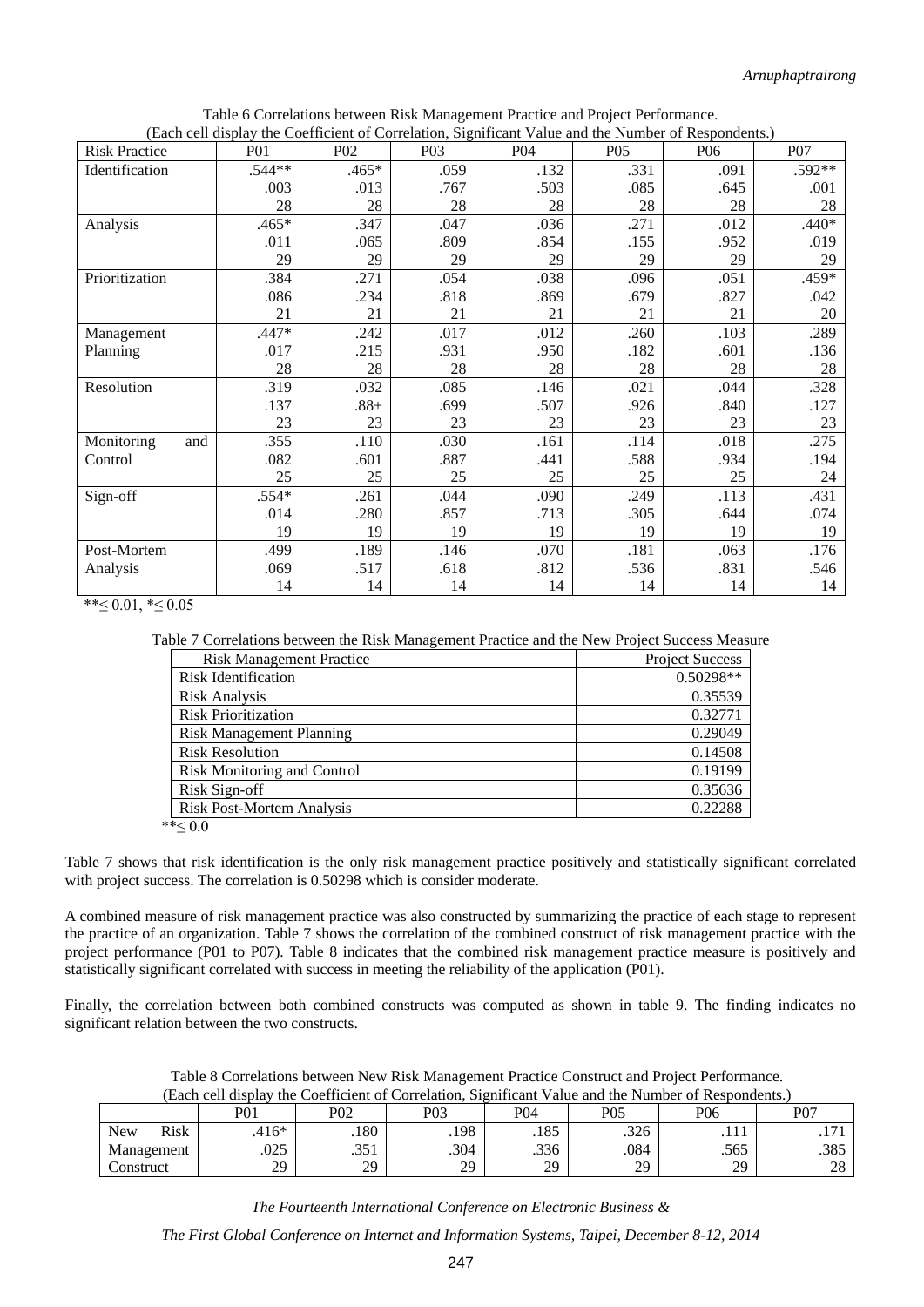| Tuolo 7 Collonatolio oven een ruon management Fraville and Frojeve Fraville |  |  |  |  |  |
|-----------------------------------------------------------------------------|--|--|--|--|--|
| <b>Project Success</b>                                                      |  |  |  |  |  |
| <b>Correlation Coefficient</b><br>154                                       |  |  |  |  |  |
| Significant value<br>.425                                                   |  |  |  |  |  |
| Number of Respondents<br>29                                                 |  |  |  |  |  |
|                                                                             |  |  |  |  |  |

Table 9 Correlations between Risk Management Practice and Project Practice

# **DISCUSSION AND CONCLUSION**

There is a great deal of interest in the effects of risk management. Publications were found in their review of literature for empirical evidence of the contribution of risk management to IT project success. The relation between risk management and project success is implied in the publications but the empirical evidences are still anecdote. Two papers reported some positive risk management activities on issues such as timely project delivery, the estimation of the resources required to perform the task and the number of task failures.

Raz et al. [21] concluded that project risk management practices are more correlated to schedule and budget goals than in product performance measures. The findings of this study shows a bit of different story. The software risk management practices are found more positively correlated with performance success in meeting both the reliability of the application and the completion of the application with schedule.

Researchers encourage the need to provide evidence for the linkage between risk management practice and project success to justify the risk management effort [9]. The empirical findings of this research support the relationship between software risk management and project performance success. However, there are also many other factors affect the project success. But the evidences, at least, reassure that software risk management practice really works.

# **REFERENCES**

- [1] Boehm , B.W. (1991) 'Software risk management: principles and practices', *IEEE Software*, Vol. 8, No. 1, pp. 32-41.
- [2] Charette, R.N. (1989) *Software Risk Analysis and management*, McGraw-Hill, New York.
- [3] Freimut, B., Kartkopf, S., Kontio, J. & Kobitzsch, W. (2001). 'An industrial case study of implementing software risk management', *ESEC/FSE 2001*, Vienna, Austria.
- [4] Wallace, L. & Keil, M. (2004) 'Software project risk and their effect on outcomes', *Communication of the ACM*, Vol. 47, No. 4, pp. 68-73.
- [5] Han, W.M. & Huang, S.J. (2007) 'An empirical analysis of risk components and performance on software projects', *The Journal of Systems and Software*, Vol. 80, No. 1, pp. 42-50.
- [6] Kejko-Mattson, M. & Nyfjord. J. (2008) 'State of software risk management practice', *IAENG International Journal of Computer Science*, Vol. 35, No. 4.
- [7] Arnuphaptrairong, T. (2001) 'Top ten lists of software project risks: evidence from the literature survey', *Proceedings of The International Multi-Conference of Engineers and Computer Scientists 2011*, pp.732-737.
- [8] De Bakker, K., Boonstra, A. & Wortmann, H. (2009) 'Does risk management contribute to IT project success: a meta-analysis of empirical evidence', *International Journal of Project Management*, Vol. 28, No. 5, pp. 493-503.
- [9] Odzaly, E. E., Greer, D., & Sage, P. (2009) 'Software risk management barriers: an empirical study." in *Third International Symposium on Empirical Software Engineering and Measurement*, Florida, pp. 418-421.
- [10] Leihman, R. & VaanBuren, J. (2003) 'The risk of not being risk conscious: software risk management basics', *STSC Seminar Series*, Hill AFB, UT.
- [11] Project Management Institute (2004) *A Guide to the Project Management Body of Knowledge (PMBOK)* (3rd ed.), ANSI/PMI 99-001-2004, PMI, Newton Square, PA.
- [12] Hughes, B. & Cotterell, M. (2004) *Software Project Management* (5th ed.), pp. 163, McGraw-Hill (UK).
- [13] IEEE 1540 (2001) *IEEE 1540 Standard for Lifecycle Process-Risk Management*, IEEE New York, NY.
- [14] Schmidt, R., Lyytinen, K., Keil, M., & Cule, P. (2001) 'Identifying software project risks: an international delphi study', *Journal of Management Information Systems*, Vol. 17, No. 4, pp. 5-36.
- [15] Lyytinen, K., Mathisen, L. & Ropponen, J. (1996) 'A framework for risk management', *Journal of Information Technology*, Vol. 11, No. 4, pp.275-285.
- [16] Bannerman, P.L. (2008) 'Risk and risk management in software projects: a reassessment', *The Journal of Systems and Software*, Vol. 81, pp.2118-2133.
- [17] Software Engineering Institute/Canegie Melon University (CMI/SEI) (2011). 'Software risk management', available at: http://www.sei.cmu.edu/library/abstracts/reports/96tr012.cfm (access 1 May 2011).
- [18] Misra, S.C., Kumar, V. & Kumar, U. (2006). 'Different techniques for risk management in software engineering: a review', *SAC Conference*, pp.196-205.
- [19] Konito, J. (2001) 'Software engineering risk management: a method improvement framework, and empirical evaluation', Ph.D. thesis, Department of Computer Science and Engineering, Hensinki University of Technology, Finland.
- [20] Standish Group International (2004) *Third Quarter Research Report*.

*The Fourteenth International Conference on Electronic Business &*